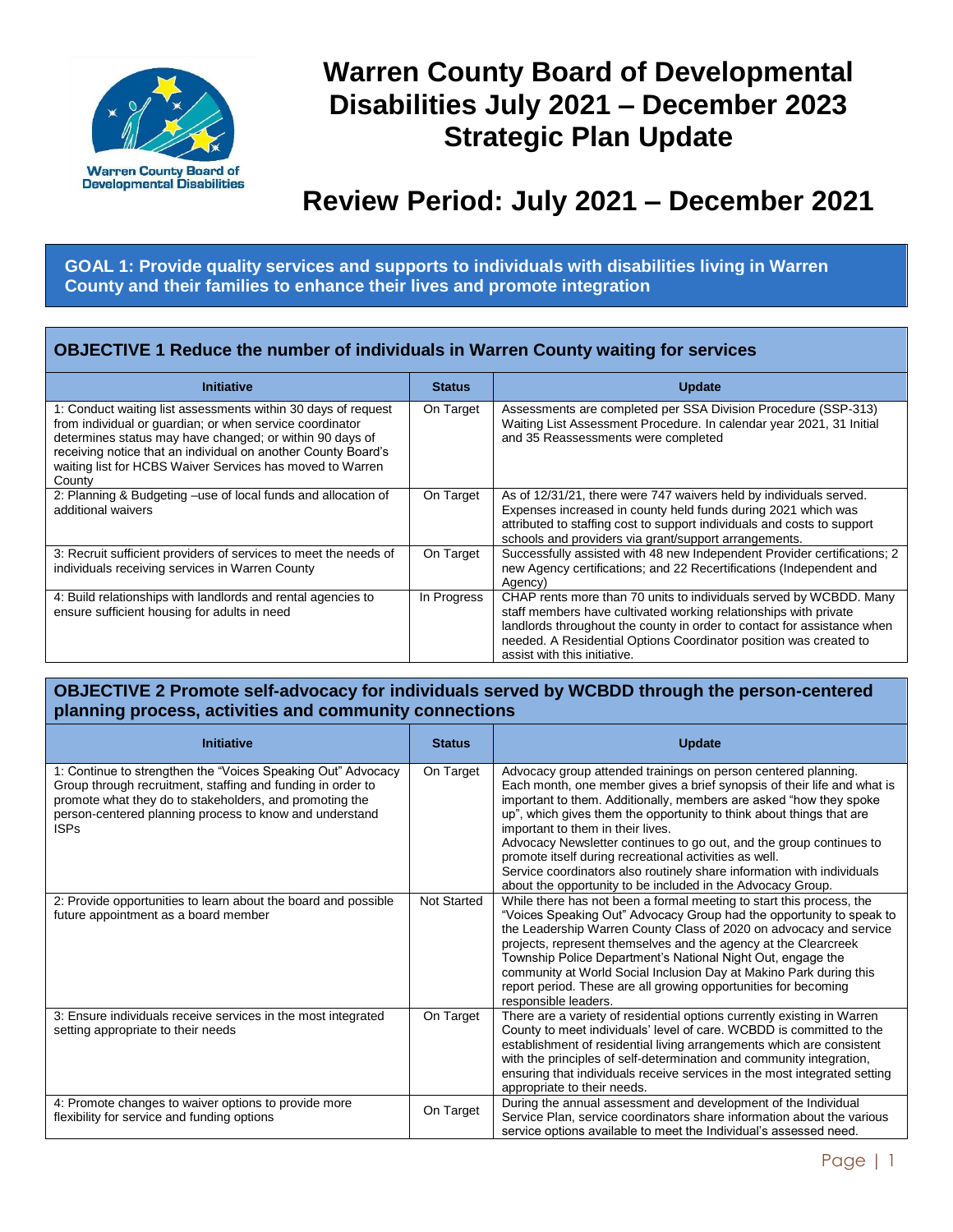| Recently, WCBDD has seen an increase in authorizations for Remote     |
|-----------------------------------------------------------------------|
| Support Services and Assistive Technology. Both services have offered |
| an alternative way to meet a person's need that otherwise would have  |
| been met with Homemaker/Personal Care services.                       |

#### **OBJECTIVE 3 Support providers who deliver direct services to individuals with developmental disabilities in Warren County**

| <b>Initiative</b>                                                                                                                                                                                                                                                                                                                                | <b>Status</b> | <b>Update</b>                                                                                                                                                                                                                                                                                                                    |
|--------------------------------------------------------------------------------------------------------------------------------------------------------------------------------------------------------------------------------------------------------------------------------------------------------------------------------------------------|---------------|----------------------------------------------------------------------------------------------------------------------------------------------------------------------------------------------------------------------------------------------------------------------------------------------------------------------------------|
| 1: Meet with each newly certified independent provider within<br>sixty calendar days of the provider being selected to provide<br>services to an individual, to confirm the provider understands<br>the individual service plan and the provider's responsibilities<br>and ensuring the provider has contact information for the<br><b>WCBDD</b> | On Target     | Per SSA Division Procedure (SSP-303) Service Monitoring Procedure.<br>service coordinators conduct residential monitoring visits within thirty<br>(30) days after the start of residential services or thirty (30) days after a<br>change in residential providers.                                                              |
| 2: Facilitate monthly provider meetings                                                                                                                                                                                                                                                                                                          | On Target     | Monthly provider meetings were held every month July - December<br>2021. Starting in July 2021, the meetings were held as hybrid in<br>person/virtual to accommodate as many providers as possible.                                                                                                                              |
| 3: Facilitate monthly trainings for providers -both required and<br>special training opportunities                                                                                                                                                                                                                                               | On Target     | In addition to the required initial and annual provider trainings that were<br>held monthly for providers both virtually and in person, trainings for the<br>longevity add on were held twice each month, CPR/First Aid was held<br>once each month, and Bridges out of Poverty was a special training<br>held as well.          |
| 4: Assist with funding for recruitment efforts                                                                                                                                                                                                                                                                                                   | On Target     | During the third quarter of 2021, WCBDD offered a reimbursement<br>program for providers to assist with recruitment that included a bonus<br>incentive for staff hiring. Additionally, WCBDD provided all onboarding<br>required classes for DSPs to providers at no charge as well as<br>background checks as required by DODD. |

## **OBJECTIVE 4 Provide individuals who are of working age with opportunities for community employment**

| <b>Initiative</b>                                                                                             | <b>Status</b> | <b>Update</b>                                                                                                                                                                                                                                                                                                                                                                                                                                                                                                                               |
|---------------------------------------------------------------------------------------------------------------|---------------|---------------------------------------------------------------------------------------------------------------------------------------------------------------------------------------------------------------------------------------------------------------------------------------------------------------------------------------------------------------------------------------------------------------------------------------------------------------------------------------------------------------------------------------------|
| 1: Increase the number of individuals of working age engaged<br>in community employment                       | On Target     | Between 07/01/21 - 12/31/21, the WCBDD Community Employment<br>Program:<br>* Assisted 9 enrolled individuals to become employed in the community;<br>* Received a total of 151 OOD authorizations for services: and<br>* Served 21 enrolled individuals in Summer Work Adjustment Services<br>Additionally, the Transition Program provided weekly vocational training<br>classes including Job Class and Community Life Skills Class. WCBDD<br>contracts with IKRON to provide vocational training classes in 7 local<br>school districts. |
| 2: Work to clearly evaluate and help individuals understand<br>their movement on their paths to employment    | On Target     | Service coordinators review with each person who is receiving post-<br>high school services where they fall on the Path to Employment at least<br>once annually. They also have ongoing communication with<br>Opportunities for Ohioans with Disabilities and Individual Employment<br>Supports providers. In calendar Year 2021, the SSA Division supported<br>190 adults with securing and maintaining competitive employment                                                                                                             |
| 3: Work with employers in the community to encourage<br>employment opportunities for individuals served       | On Target     | Between 7/1/21 - 12/31/21, WCBDD Community Employment Program:<br>had 2 representatives present at the Franklin Chamber of Commerce<br>meetings; had several staff actively participate in the monthly SW Ohio<br>Provider Support Network Confab meetings; worked with 8 new<br>businesses that contacted WCBDD for assistance in filling vacant<br>positions; and worked with 38 local business partners while providing<br>assistance with job development, job coaching, community-based<br>assessments and/or work adjustment training |
| 4: Work with local Opportunities for Ohioans with Disabilities<br>(OOD) office to provide employment services | On Target     | The WCBDD Community Employment Program received a total of 151<br>OOD authorizations for services in the areas of Job Coaching, Job<br>Development, Career Exploration, Work Adjustment, Community Based<br>Assessments and Work Incentives Planning                                                                                                                                                                                                                                                                                        |
| 5: Fill local OOD provider gaps with WCBDD employment<br>services                                             | On Target     | The WCBDD Community Employment Program received a total of 151<br>OOD authorizations for services in the areas of Job Coaching, Job<br>Development, Career Exploration, Work Adjustment, Community Based<br>Assessments and Work Incentives Planning                                                                                                                                                                                                                                                                                        |

**GOAL 2: Enhance partnerships, outreach and public knowledge of the Warren County Board of Developmental Disabilities in order to ensure the availability and effective delivery of services**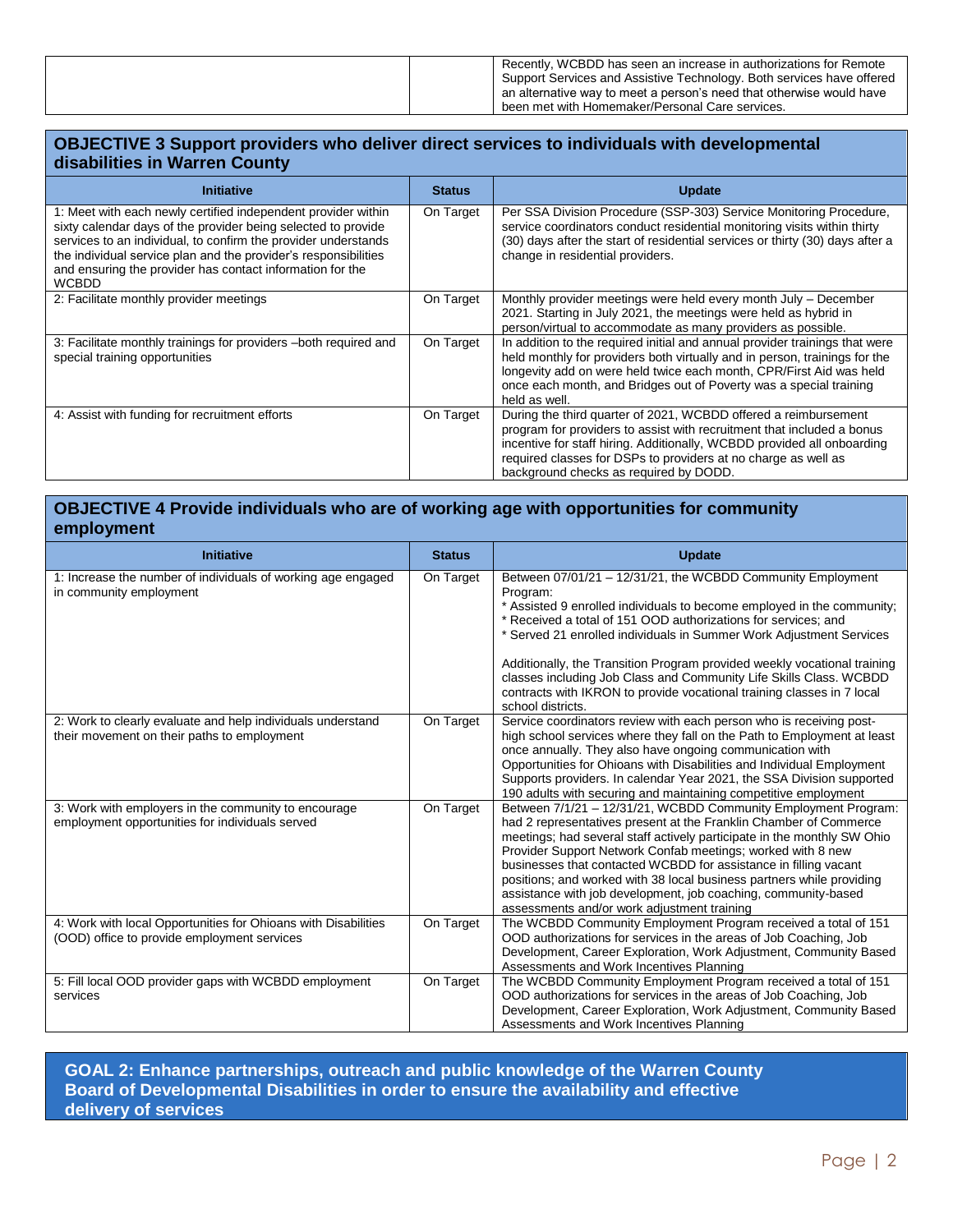# **OBJECTIVE 1 Create awareness of services and supports offered by the WCBDD**

| <b>Initiative</b>                                                                                                                  | <b>Status</b> | <b>Update</b>                                                                                                                                                                                                                                                                                                                                                                                                                                                            |
|------------------------------------------------------------------------------------------------------------------------------------|---------------|--------------------------------------------------------------------------------------------------------------------------------------------------------------------------------------------------------------------------------------------------------------------------------------------------------------------------------------------------------------------------------------------------------------------------------------------------------------------------|
| 1: Utilize social media outlets and website to publicize<br>information about WCBDD, referral resources, and available<br>services | On Target     | The Community Relations Team provides $2 - 3$ posts per week,<br>publicizing and promoting WCBDD information, resources, available<br>services, and success stories on social media. Additionally, the<br>Community Relations Team continues to publicize and promote local,<br>regional, and statewide information, resources, services, and success<br>stories that may benefit individuals and families enrolled with WCBDD.                                          |
| 2: Distribute quarterly newsletter to mailing list and promote via<br>social media                                                 | On Target     | The Community Relations team continues to distribute the WCBDD<br>Dreams Quarterly Newsletter electronically to the mailing list. All<br>newsletters are available to the community on the website as well.                                                                                                                                                                                                                                                              |
| 3: Promote success stories of individuals served                                                                                   | On Target     | The Community Relations Team continues to work with all agency<br>departments to promote success stories via social media, press<br>releases, and newsletters. A total of seven press releases were<br>distributed between 07/01/21 - 12/31/21.                                                                                                                                                                                                                          |
| 4: Seek volunteers and interns for programs and events                                                                             | On Target     | The Community Relations Team continues its volunteer/intern<br>recruitment for programs and events, and has continued outreach<br>efforts through engaging in different local and regional events                                                                                                                                                                                                                                                                        |
| 5: Ensure all agency brochures are updated as changes occur<br>and distribute to community partners                                | On Target     | Agency brochures will continue to be updated and shared with the<br>community via expos, resource fairs, and other events.<br>In addition, the agency website is in the process of being updated and<br>reconfigured, due to the efforts of the agency website committee.                                                                                                                                                                                                |
| 6: Participate in SALT Series and other family information<br>sharing sessions each year                                           | On Target     | WCBDD Community Connections Division sponsors Student to Adult<br>Life Transition Series (SALTS) meetings at least once, and up to four<br>times per month during the school year. The following number of<br>people participated in the SALTS meetings:<br>September 2021: 66 participants in SALTS meetings<br>October 2021: 60 participants in SALTS meetings<br>November 2021: 48 participants in SALTS meetings<br>December 2021: 57 participants in SALTS meetings |

#### **OBJECTIVE 2 Develop and enhance partnerships to provide effective and available opportunities to people served by WCBDD**

| <b>Initiative</b>                                                                                                                                                                                        | <b>Status</b>               | <b>Update</b>                                                                                                                                                                                                                                                                                                                                                                                                                                                                                                                                                                                                                                                                                                                                                                                              |
|----------------------------------------------------------------------------------------------------------------------------------------------------------------------------------------------------------|-----------------------------|------------------------------------------------------------------------------------------------------------------------------------------------------------------------------------------------------------------------------------------------------------------------------------------------------------------------------------------------------------------------------------------------------------------------------------------------------------------------------------------------------------------------------------------------------------------------------------------------------------------------------------------------------------------------------------------------------------------------------------------------------------------------------------------------------------|
| 1: Continue to build relationships with DODD, Warren County<br>Auditor's office, and state legislators                                                                                                   | On Target                   | Business Services works closely with DODD on service authorizations<br>for waiver services.<br>Business Services works closely with the Warren County Auditor's<br>office for processing of all invoices, payroll activities and financial<br>information.                                                                                                                                                                                                                                                                                                                                                                                                                                                                                                                                                 |
| 2: Work with other entities who could be collaborative partners<br>to provide quality services without duplication: Mental Health,<br>Children Services, School Districts, FCFC/Coordinated Care         | In Progress                 | Staff members participate in meetings with Mental Health Recovery<br>Board Serving Warren and Clinton Counties and New Housing Ohio to<br>work on expanding affordable housing opportunities for adults with co-<br>occurring needs. Additionally, management team members are active<br>participants in the Warren County Juvenile Detention Alternatives<br>Initiative, WC SSAY Committee, Regional Autism Advisory Committee,<br>SWOCOG Options for Children Committee, and FCFC Early Childhood<br>Collaborative Committee.<br>The WCBDD Community Resources Division is the Pooled Fund Fiscal<br>Agent providing administration of funds, payment of bills, and<br>maintenance of financial reports for Clinical Committee and<br>Coordinated Care to make service decisions for multi system youth. |
| 3: Work in partnership with other agencies to provide services<br>to multi-system youth and adults -i.e. Merakey, Mental Health,<br>Children Services, Southwestern Ohio Council of<br>Governments, CITE | In Progress                 | WCBDD works in conjunction with other counties in the SWOCOG as<br>part of the Multi-System Coordination committee to develop respite<br>opportunities. The committee is working on a contract for training staff<br>in Resilience-Based De-Escalation in these respite facilities. WCBDD<br>continues to contract with Envision to provide Intensive In Home<br>Supports services. Since July 1, 2021 Envision has provided CITE<br>services to 24 individuals in Warren County with 9 individuals<br>remaining on their waiting list. The contract also assists families with<br>toilet training needs.<br>The partnership with Merakey continues through SWOCOG and Multi-<br>System Coordination to provide dual diagnosis treatment to referred<br>individuals in Warren County.                      |
| 4: Participate as members of the Warren County Criminal<br><b>Justice Board</b>                                                                                                                          | On Target                   | WCBDD staff participated as a member of the Warren County Criminal<br>Justice Board in 2 meetings between 07/01/21 - 12/31/21                                                                                                                                                                                                                                                                                                                                                                                                                                                                                                                                                                                                                                                                              |
| 5: Train Warren County law enforcement through the Warren<br>County Crisis Intervention Team training program                                                                                            | On Target                   | WCBDD Support Services Director provided training to Warren County<br>Law enforcement once between $07/01/21 - 12/31/21$                                                                                                                                                                                                                                                                                                                                                                                                                                                                                                                                                                                                                                                                                   |
| 6: Present information on the eligibility process to local school<br>districts and the Warren County Educational Service Center                                                                          | <b>Needs</b><br>Improvement | No Eligibility presentations took place between $07/01/21 - 12/31/21$ for<br>school districts                                                                                                                                                                                                                                                                                                                                                                                                                                                                                                                                                                                                                                                                                                              |
| 7: Encourage staff and individuals to participate in statewide                                                                                                                                           | On Target                   | WCBDD staff participate in, are members of, and/or hold leadership                                                                                                                                                                                                                                                                                                                                                                                                                                                                                                                                                                                                                                                                                                                                         |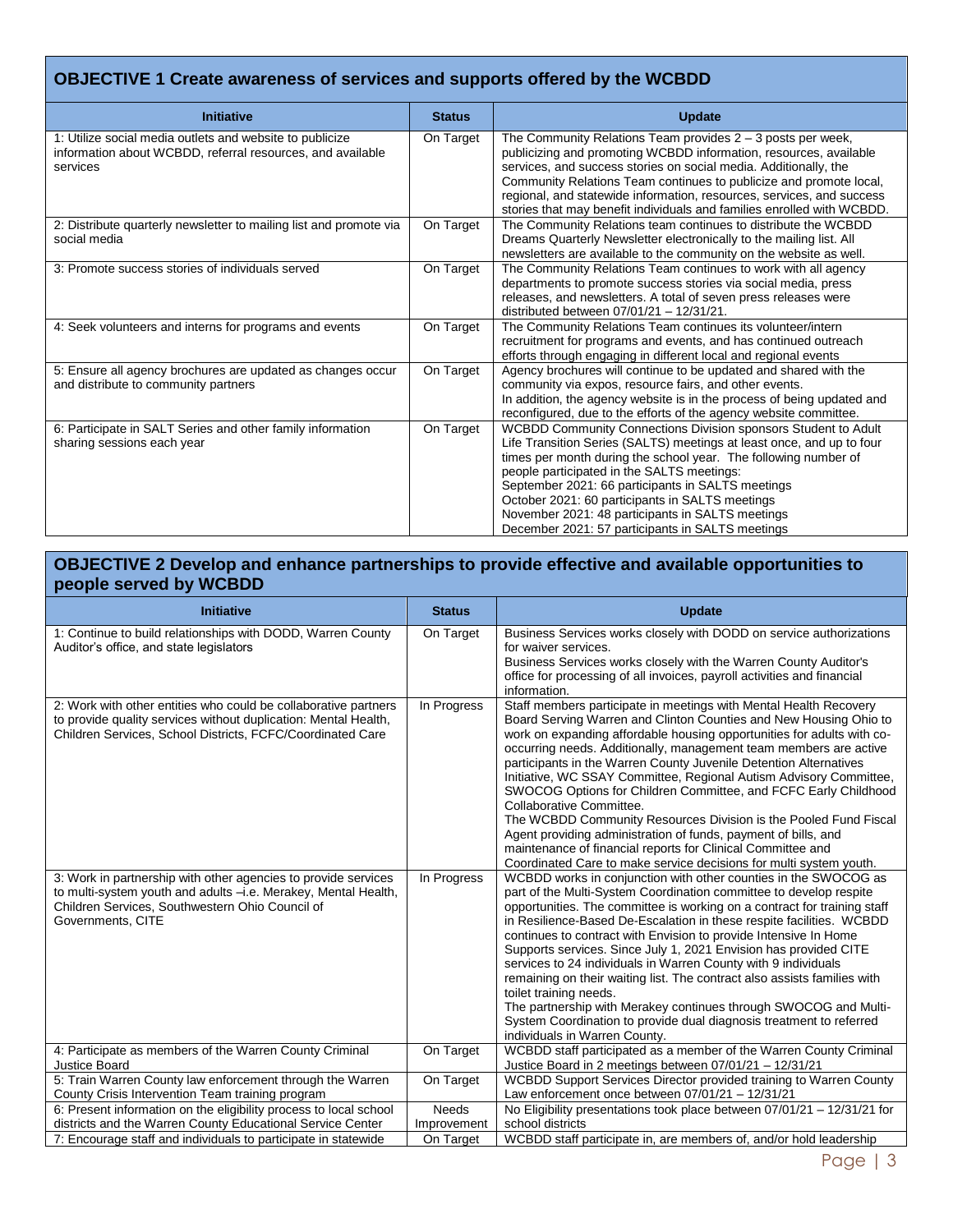| and countywide groups, boards, committees to promote | roles within the following:                                          |
|------------------------------------------------------|----------------------------------------------------------------------|
| WCBDD and provide meaningful input                   | Statewide SSA Director meetings, Region 3 SSA Director meetings,     |
|                                                      | Careers with Peers Council, Transition Bootcamp Committee, APSE's    |
|                                                      | Quality Assurance Committee, Regional Benefits Committees, PAR       |
|                                                      | Ohio, Lebanon Rotary, Special Olympics Ohio, Child Advocacy Center   |
|                                                      | Steering Committee, Family and Children First Council, Warren County |
|                                                      | Criminal Justice Board, Warren County Bar Association Certified      |
|                                                      | Grievance Committee, Ohio Superintendents of County Boards           |
|                                                      | meetings, FCFC for State of Ohio, Early Childhood Collaborative      |
|                                                      | Committee of FCFC, Help Me Grow Home Visiting Program, County        |
|                                                      | Early Intervention, Early Head Start, Baby Therapeutic Interagency   |
|                                                      | Program, Children's Services meeting regarding CARA: Cross-System    |
|                                                      | Opportunities to Protect Ohio Children, Early Learning Center Policy |
|                                                      | Council, Early Learning Center Education and Health Advisory         |
|                                                      | Committees, OACB-OACF-EI Regional and State groups, RAAC             |
|                                                      | Committees, Warren County Task Force, Business Manager               |
|                                                      | Leadership Team, Statewide Provider Certification/Compliance         |
|                                                      | Workgroup, Regional Provider Support Workgroup, Regional Policy to   |
|                                                      | Practice Committee, and Regional Behavior Support Workgroup,         |
|                                                      | <b>Regional Nursing Support Group</b>                                |
|                                                      |                                                                      |

#### **Objective 3 Support the recruitment of additional providers in order to meet the needs of individuals receiving services in Warren county**

| <b>Initiative</b>                                                                                                                                                                                                                                                                                                                                                                   | <b>Status</b>      | <b>Update</b>                                                                                                                                                                                                                                                                                                                                                                                                                                                                                                                                                                                                                                                                                                                                                                                                                                                                                                                                                                                                                                                                |
|-------------------------------------------------------------------------------------------------------------------------------------------------------------------------------------------------------------------------------------------------------------------------------------------------------------------------------------------------------------------------------------|--------------------|------------------------------------------------------------------------------------------------------------------------------------------------------------------------------------------------------------------------------------------------------------------------------------------------------------------------------------------------------------------------------------------------------------------------------------------------------------------------------------------------------------------------------------------------------------------------------------------------------------------------------------------------------------------------------------------------------------------------------------------------------------------------------------------------------------------------------------------------------------------------------------------------------------------------------------------------------------------------------------------------------------------------------------------------------------------------------|
| 1: Promote provider development through various events and<br>provider group participation<br>Provider fairs to highlight Warren County providers<br>Promote provider job openings through social media and Job<br>Fairs<br>Facilitate training opportunities and focus groups<br>Appreciation dinner/awards<br>Monthly Direct Support Professional (DSP) and Provider<br>Spotlight | On Target          | Between 07/01/21 - 12/31/21, DSPaths Longevity Add-On training was<br>held every other Thursday, Annual Provider Certification was held twice<br>per month, CPR/First aid was held monthly, 2 billing and documentation<br>trainings were held, and monthly Provider meetings were held. Provider<br>Development Coordinators attended the OPRA Conference and met<br>with different providers of services and gathered information regarding<br>how they could help in Warren County. Staff assisted providers with<br>recruitment by posting open positions on the WCBDD website and<br>Social Media, giving Ohio Means Jobs - Job Order Forms out, and<br>assisted contacting Independent Providers and Agency Providers to<br>see if staff could work open shifts for Agency Providers in need. Agency<br>and DSP monthly spotlights were posted on the WCBDD Website and<br>promoted via Social Media. Finally, the annual DSP Appreciation Dinner<br>took place 09/14/21 and a Provider Fair took place on 09/18/21 in<br>conjunction with the WCBDD's Family Fun Day. |
| 2: Assist with certification needs                                                                                                                                                                                                                                                                                                                                                  | On Target          | Provider Development staff met with Independent and Agency<br>Providers regularly for both initial and recertification needs. Between<br>07/01/21 - 12/31/21, 50 new providers were certified and 22 providers<br>were recertified. The required initial and annual trainings for providers<br>were held twice a month, once through zoom and once in person and<br>CPR and First Aid courses began in person.                                                                                                                                                                                                                                                                                                                                                                                                                                                                                                                                                                                                                                                               |
| 3: Work to develop providers to support individuals with<br>behavioral health needs and medical needs                                                                                                                                                                                                                                                                               | In Progress        | WCBDD is participating in the multisystem coordination committee<br>through the SWOCOG to develop respite sites, providers, and a<br>regional resource team to provide technical assistance for individuals<br>with behavioral needs. Additionally, the SWOCOG is being contracted<br>to assist with dual diagnosis intervention services provided by Merakey.                                                                                                                                                                                                                                                                                                                                                                                                                                                                                                                                                                                                                                                                                                               |
| 4: WCBDD to advocate for state/federal funding to increase<br>DSP pay rates                                                                                                                                                                                                                                                                                                         | In Progress        | Support Service Manager participated in Regions 3 & 4 Provider<br>Support committee meetings with DODD for ideas to advocate for<br>increased provider assistance. WCBDD hosted Listen and Learn<br>sessions in conjunction with DODD, OPRA, and OACB in order for CB<br>staff, providers, and families to give their ideas and suggestions for<br>further assistance when the state agencies are making requests to<br>legislators.                                                                                                                                                                                                                                                                                                                                                                                                                                                                                                                                                                                                                                         |
| 5: Initiate the C3PO process for Warren County                                                                                                                                                                                                                                                                                                                                      | Not Started        | This program is currently on hold at the state level as the agency that<br>oversees it is revamping it. Once the new program is ready, WCBDD<br>will begin the process to initiate the program.                                                                                                                                                                                                                                                                                                                                                                                                                                                                                                                                                                                                                                                                                                                                                                                                                                                                              |
| 6: Develop learning lunches for topics of interest to providers                                                                                                                                                                                                                                                                                                                     | <b>Not Started</b> | Due to $COVID - 19$ , the lunches were not an option to start between<br>$07/01/21 - 12/31/21$                                                                                                                                                                                                                                                                                                                                                                                                                                                                                                                                                                                                                                                                                                                                                                                                                                                                                                                                                                               |
| 7: Create a Southwest Ohio pilot program for OnSeen-Ohio<br>disability community transportation network                                                                                                                                                                                                                                                                             | In Progress        | An OnSeen-Ohio demonstration was presented to Warren County<br>providers in June 2021. In July 2021, individual meetings were<br>scheduled with providers and the On-Seen administration for further<br>demonstration and information. Following those meetings, the WCBDD<br>provider development coordinators followed up with the providers who<br>indicated that the time was not right for them. Support Services<br>Manager is a member of the Regional Policy to Practice Workgroup<br>who discusses transportation needs regionally and this program is<br>discussed.                                                                                                                                                                                                                                                                                                                                                                                                                                                                                                |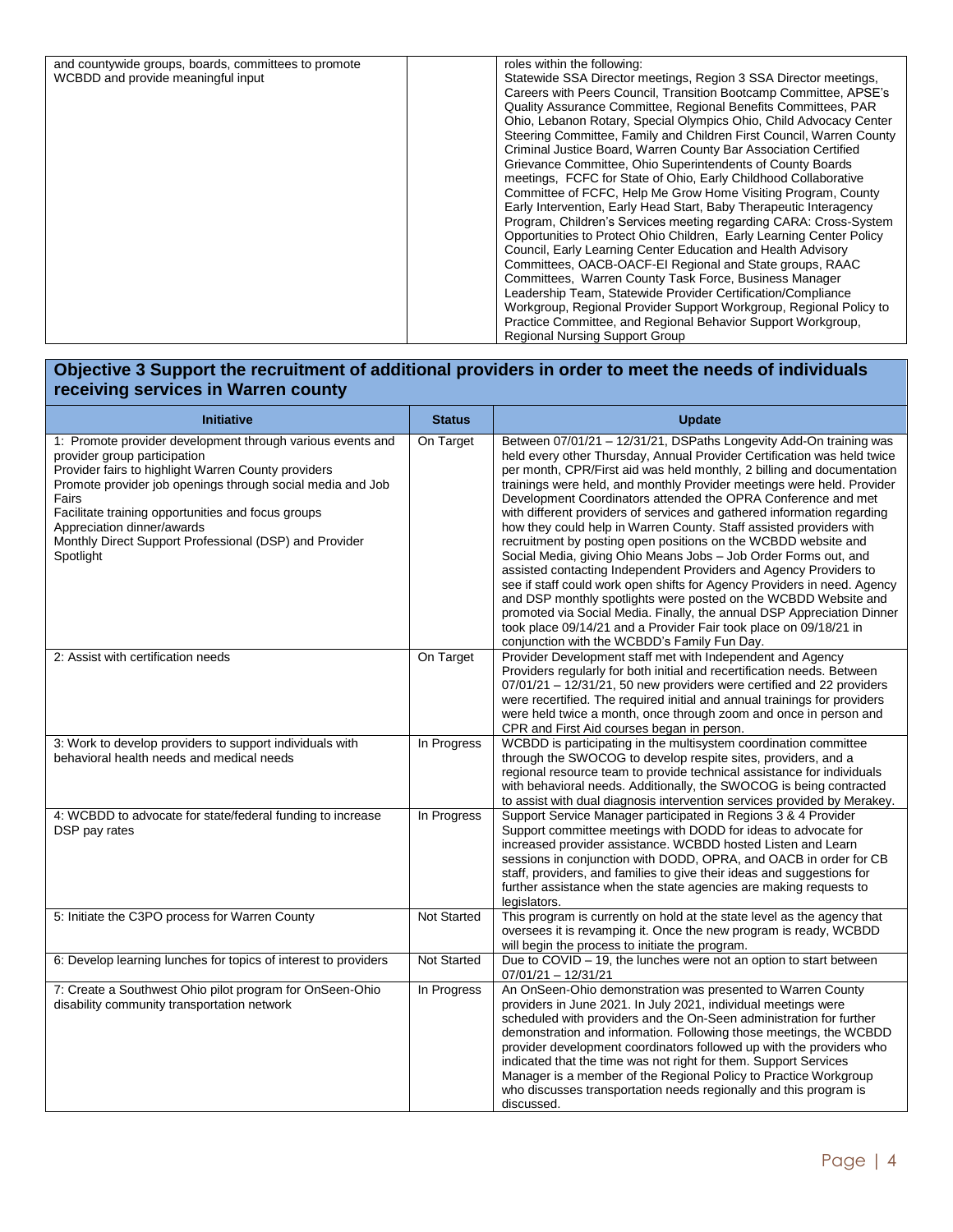## **GOAL 3: Ensure financial sustainability of the Warren County Board of Developmental Disabilities through forecasting, planning, funding opportunities and good fiscal stewardship**

## **OBJECTIVE 1 Ensure services are provided in economically efficient ways**

| <b>Initiative</b>                                                                                                                    | <b>Status</b> | <b>Update</b>                                                                                                                                                                                                                                                                                                                                     |
|--------------------------------------------------------------------------------------------------------------------------------------|---------------|---------------------------------------------------------------------------------------------------------------------------------------------------------------------------------------------------------------------------------------------------------------------------------------------------------------------------------------------------|
| 1: Regularly assess value and effectiveness of services                                                                              | On Target     | All agency staff positions are evaluated when an employee leaves, to<br>determine if the position is still needed and/or alterations to the position<br>description might be needed. Revenues and expenses are evaluated<br>monthly when financial reports are generated for the Board<br>presentation. The long-term plan is completed annually. |
| 2: Evaluate staff positions and wages/benefits to promote<br>quality and reduce turnover                                             | On Target     | Human Resources and Community Relations Director evaluates open<br>positions and staff salaries to ensure competitiveness. Staff salary<br>schedules were revised effective 09/2020. Remote working was<br>expanded officially in July 2021 for efficiency and to meet staff needs                                                                |
| 3: Participate with Southwestern Ohio Council of Governments<br>to share services and collaborate to make services more<br>efficient | On Target     | The WCBDD utilized the SWOCOG for:<br>Family Support Services, Home Modification/equipment, Coordination,<br>Public Relations, Multiple Needs Coordinator/Data Program,<br>Occupational Therapy, Multi-System Supports, Community Supports,<br>Administrative Supports, Provider Workforce Costs, and Specialty<br>contracts                      |
| 4: Reduce WCBDD property, equipment and resources that<br>are not needed or useful                                                   | On Target     | Two residential homes were sold by WCBDD in 2021, with another still<br>on the market; The Oregonia Road property is no longer used by<br>WCBDD, and this building will be sold or leased by WCBDD.                                                                                                                                               |

## **OBJECTIVE 2 Seek out additional forms of funding**

| <b>Initiative</b>                                                                                                                                                                                     | <b>Status</b> | <b>Update</b>                                                                                                                                                                                                                                                                                                               |
|-------------------------------------------------------------------------------------------------------------------------------------------------------------------------------------------------------|---------------|-----------------------------------------------------------------------------------------------------------------------------------------------------------------------------------------------------------------------------------------------------------------------------------------------------------------------------|
| 1: All sources of financial support are sought prior to utilizing<br>local taxpayer dollars for services: grant opportunities,<br>Opportunities for Ohioans with Disabilities (OOD), Waivers,<br>etc. | On Target     | Current non-local taxpayer funding includes Title XX, Targeted Case<br>Management (TCM), Opportunities for Ohioans with Disabilities (OOD),<br>and Medicaid Administrative Claiming                                                                                                                                         |
| 2: Advocate for state funding to help support DSP funding<br>rates                                                                                                                                    | On Target     | WCBDD supports and advocates for state funding to be utilized to<br>support DSP funding rates. This is done with the leadership of the<br>Superintendent's Association.                                                                                                                                                     |
| 3: Pull down federal funding to match local funding -waivers,<br>Targeted Case Management (TCM), Medicaid Administrative<br>Claiming (MAC), OOD, etc.                                                 | On Target     | Federally funded programs that WCBDD participates in include<br>Targeted Case Management, Medicaid Administrative Claiming and<br>waiver services. Additionally, we are currently benefitting from reduced<br>waiver match due to the Federal Health Emergency, which is providing<br>an enhancement upon the federal rate. |
| 4: Work with outside agencies to provide collaborative funding<br>and services that may better meet the needs of individuals<br>served                                                                | On Target     | WCBDD contracts with outside agencies to provide various types of<br>services such as residential, transportation, and adult day. Local<br>services are utilized until service needs exceed the local services<br>funding level, then a waiting list assessment is pursued, for possible<br>waiver enrollment.              |

## **Objective 3 Utilize data received to forecast future financial position and maintain long term projections**

| <b>Initiative</b>                                                                                                                                                        | <b>Status</b> | <b>Update</b>                                                                                                                                                                                                                                                 |
|--------------------------------------------------------------------------------------------------------------------------------------------------------------------------|---------------|---------------------------------------------------------------------------------------------------------------------------------------------------------------------------------------------------------------------------------------------------------------|
| 1: Update long term financial forecast with most current data at<br>least quarterly                                                                                      | On Target     | The long-term financial forecast is updated on a regular basis, at<br>minimum of quarterly.                                                                                                                                                                   |
| 2: Develop plan regarding appropriate carryover balances and<br>levy revenue                                                                                             | In Progress   | Superintendent and Business Services Director to work to determine an<br>appropriate plan regarding carry over and levy revenue. Currently, this<br>is being done year to year, in conjunction with the long-term planning<br>document.                       |
| 3: Ensure decision makers, such as administrative staff, board<br>members, and county officials are provided with financial data<br>in order to develop sustainable plan | On Target     | Monthly financial reports are provided to the board members and<br>administrative staff. Long term planning is shared with county officials<br>as needed.                                                                                                     |
| 4: Plan for changes that will be occurring within our system as<br>established by the state and federal government                                                       | On Target     | Administrative staff proactively seek the most recent data regarding<br>system change and how it will affect WCBDD. Staff attend meetings<br>with OPRA, Ohio DD Business Managers Organization and trainings<br>provided by DODD and OACB to stay up to date. |
| 5: Utilize available data to forecast future service needs for<br>individuals served                                                                                     | On Target     | Forecasts and projections are done by utilizing the waiting list<br>assessment, Administrative Team meeting information, and current<br>costs. Waiver requests are completed annually and data is gathered to                                                 |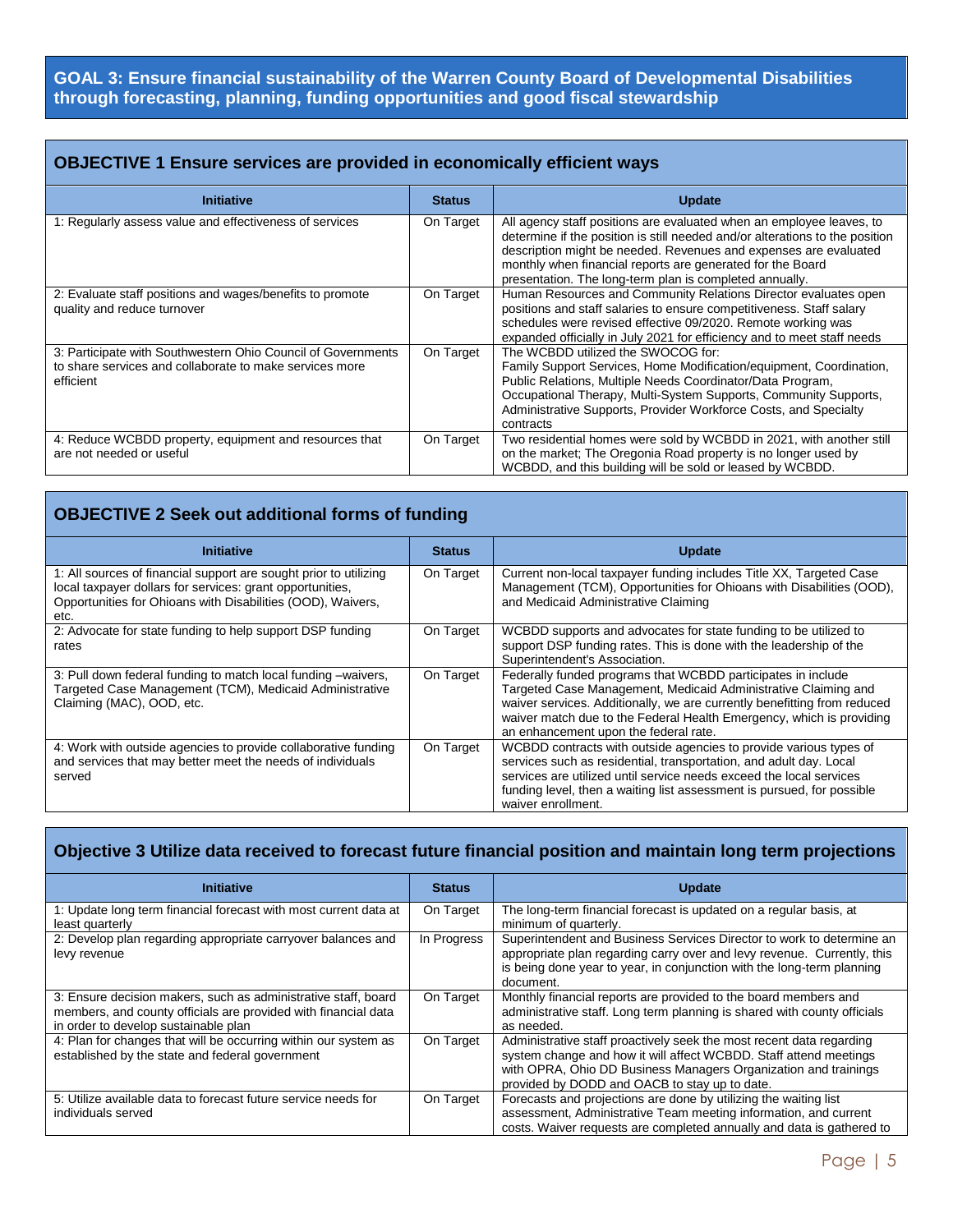| rate that<br>∶ trends<br>Server<br>ordei<br>cost<br>current<br>to inc<br>nose.<br>мсае<br>ושו |
|-----------------------------------------------------------------------------------------------|
| budget.<br>and<br>nninc<br>d annual<br>$\cdots$<br>information<br>plar<br>into the<br>documen |
|                                                                                               |

#### **GOAL 4: Ensure Warren County Board of Developmental Disabilities staff are qualified and supported in order to provide the best services possible to individuals in Warren County**

#### **OBJECTIVE 1 Provide training opportunities for staff so they will be well-informed and skilled in their delivery of services**

| <b>Initiative</b>                                                                                                                                | <b>Status</b>                        | <b>Status</b>                                                                                                                                                                                                                         |
|--------------------------------------------------------------------------------------------------------------------------------------------------|--------------------------------------|---------------------------------------------------------------------------------------------------------------------------------------------------------------------------------------------------------------------------------------|
| 1: Money allocated in the budget every year for staff training                                                                                   | On Target                            | Division Directors work annually with the Business Services Director on<br>budget submissions that include staff training costs                                                                                                       |
| 2: Work to certify that staff training opportunities presented by<br>WCBDD include CEUs for staff certification                                  | In Progress                          | Training and Development Specialist shared training with division<br>directors                                                                                                                                                        |
| 3: Increase cross-department knowledge/training so that<br>employees have a better understanding of services in other<br>divisions of the agency | On Target                            | WCBDD created an Employee Job Shadowing/Cross-training<br>Committee to address this goal                                                                                                                                              |
| 4: Provide tuition reimbursement for furthering education                                                                                        | On Target                            | Tuition Reimbursement has continued for all staff. Between 07/01/21 -<br>12/31/21, WCBDD had 5 staff utilize tuition reimbursement for furthering<br>education                                                                        |
| 5: Promote DD system-wide trainings such as Good Life,<br>Trauma Informed Care, Person-Centered Services and<br>Community Integration            | Not<br>Started/In<br><b>Progress</b> | Due to COVID-19, in person Good Life trainings as well as Trauma<br>Informed Care were unable to be provided. Providers received Person-<br>Centered Services and Community Integration during their initial and<br>annual trainings. |

#### **OBJECTIVE 2 Provide staff with opportunities to contribute feedback regarding the agency and services offered**

| <b>Initiative</b>                                                                                                                                                                               | <b>Status</b>      | <b>Update</b>                                                                                                                                                                                                                                  |
|-------------------------------------------------------------------------------------------------------------------------------------------------------------------------------------------------|--------------------|------------------------------------------------------------------------------------------------------------------------------------------------------------------------------------------------------------------------------------------------|
| 1: Form staff committees to gain valuable input prior to<br>implementation of new initiatives and agency plans, namely<br>website updates, insurance planning, diversity, and cross<br>training | On Target          | WCBDD has continued the Insurance Committee and has formed the<br>Employee Job Shadowing/Cross-training Committee, Diversity, Equity<br>and Inclusion Committee and Website Committee. The new committees<br>began meeting this report period. |
| 2: Continue Superintendent Listening Sessions                                                                                                                                                   | On Target          | Superintendent has continued to do Listening Sessions on a regular<br>basis.                                                                                                                                                                   |
| 3: Utilize Qualtrics for staff surveys                                                                                                                                                          | In Progress        | Qualtrics is now the default agency survey platform used for internal<br>and external surveys. It is used for the annual agency survey as well as<br>for various internal agency feedback projects.                                            |
| 4: Keep staff informed of agency projects and utilize the<br>intranet for updates and contact information for questions or<br>suggestions                                                       | <b>Not Started</b> | Intranet will be utilized the first quarter of 2022                                                                                                                                                                                            |

#### **Objective 3 Offer staff the support and resources they need in order to provide excellent services to individuals and families served**

| <b>Initiative</b>                                               | <b>Status</b> | <b>Status</b>                                                                                                                            |
|-----------------------------------------------------------------|---------------|------------------------------------------------------------------------------------------------------------------------------------------|
| 1: Implement new performance review tool                        | In Progress   | Supervisors received the new evaluation tool this report period for input.                                                               |
| 2: Perform salary schedule reviews on a consistent basis        | On Target     | Salary schedule had a regular review during this report period.                                                                          |
| 3: Provide remote working opportunities for staff in order to   | On Target     | A new procedure was created during this report period in order to                                                                        |
| best meet the needs of the people served                        |               | provide remote working opportunities to best meet staff needs. Office                                                                    |
|                                                                 |               | building work spaces were also renovated to accommodate changes in                                                                       |
|                                                                 |               | needs. Employees participate in remote work as appropriate for their                                                                     |
|                                                                 |               | positions and the needs of the people served.                                                                                            |
| 4: Ensure management availability for staff either in person or | On Target     | All management staff are required to be in office a minimum of two days                                                                  |
| virtually                                                       |               | each week to ensure in-person availability on a weekly basis.                                                                            |
|                                                                 |               | Management staff is also equipped with the technology to be available                                                                    |
|                                                                 |               | via email, phone call, text, or zoom meeting whenever needed.                                                                            |
|                                                                 |               | Additionally, each division director has monthly standing meetings with                                                                  |
|                                                                 |               | their staff for updates/questions/needs.                                                                                                 |
| 5: Work with benefits representatives to establish a quality    | In Progress   | WCBDD continued to work with USI for all insurance and wellness                                                                          |
| benefit package each year                                       |               | needs during this report period.                                                                                                         |
| 6: Utilize intranet page for internal communication with staff  | In Progress   | Each division now has access to the Intranet and is able to control their                                                                |
|                                                                 |               | division specific page to communicate information to staff. The Intranet<br>can be used for various tasks such as staff meeting agendas, |
|                                                                 |               | calendars, rule postings, training guides, data tracking, procedures,                                                                    |
|                                                                 |               |                                                                                                                                          |
|                                                                 |               | forms, reminders, and information changes.                                                                                               |